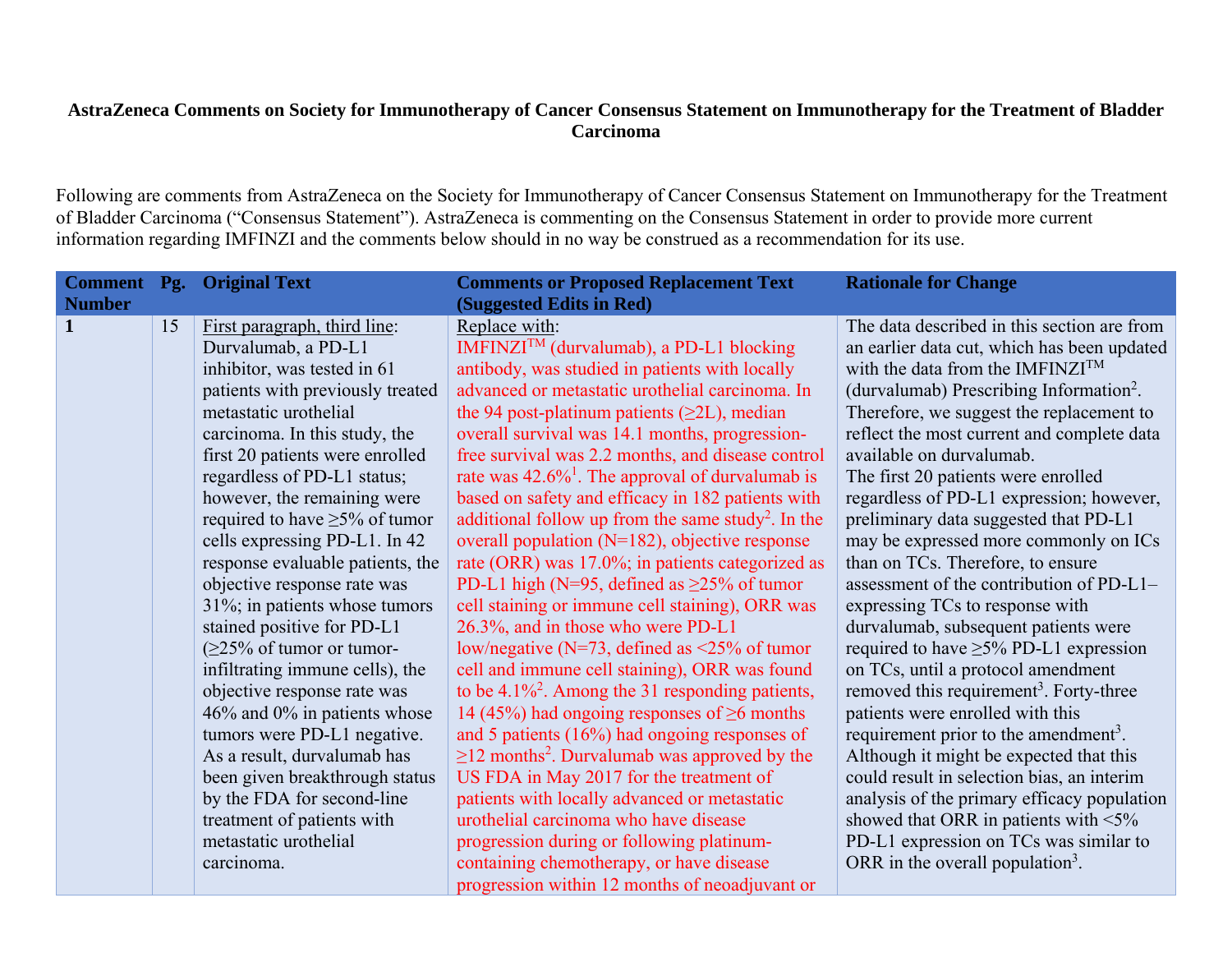|                |    |                                                                                                                                                                                                                                                                                                                                       | adjuvant treatment with platinum-containing<br>chemotherapy <sup>2</sup> . This indication is approved under<br>accelerated approval based on tumor response<br>rate and duration of response <sup>2</sup> . Continued<br>approval for this indication may be contingent<br>upon verification and description of clinical<br>benefit in confirmatory trials <sup>2</sup> . |                                                                                                                                                                                                                                                                                                                                                                                                                                                                                                                                                                                                                                                                                                                                                            |
|----------------|----|---------------------------------------------------------------------------------------------------------------------------------------------------------------------------------------------------------------------------------------------------------------------------------------------------------------------------------------|----------------------------------------------------------------------------------------------------------------------------------------------------------------------------------------------------------------------------------------------------------------------------------------------------------------------------------------------------------------------------|------------------------------------------------------------------------------------------------------------------------------------------------------------------------------------------------------------------------------------------------------------------------------------------------------------------------------------------------------------------------------------------------------------------------------------------------------------------------------------------------------------------------------------------------------------------------------------------------------------------------------------------------------------------------------------------------------------------------------------------------------------|
| $\overline{2}$ | 15 | Second paragraph, first line:<br>Atezolizumab and nivolumab<br>are currently the only FDA<br>approved therapies for locally<br>advanced or metastatic patients<br>with disease progression on<br>platinum-based chemotherapy.                                                                                                         | Replace with:<br>Atezolizumab, nivolumab and durvalumab are<br>currently FDA approved therapies for locally<br>advanced or metastatic patients with disease<br>progression on platinum-based chemotherapy.                                                                                                                                                                 | The statement should accurately reflect the<br>regulatory approval of durvalumab.                                                                                                                                                                                                                                                                                                                                                                                                                                                                                                                                                                                                                                                                          |
| 3              | 15 | Second paragraph, third line:<br>Currently, both atezolizumab<br>and nivolumab are<br>recommended as treatment for<br>patients with locally advanced<br>metastatic urothelial carcinoma<br>previously treated with<br>platinum-based chemotherapy<br>or relapsed within 12 months<br>of perioperative platinum based<br>chemotherapy. | Replace with:<br>Currently, atezolizumab, durvalumab, and<br>nivolumab are recommended as treatment for<br>patients with locally advanced metastatic<br>urothelial carcinoma previously treated with<br>platinum-based chemotherapy or relapsed within<br>12 months of perioperative platinum based<br>chemotherapy.                                                       | The statement should accurately reflect the<br>FDA approved indication for durvalumab.<br>Durvalumab is indicated for the treatment<br>of patients with locally advanced or<br>metastatic urothelial carcinoma who have<br>disease progression during or following<br>platinum-containing chemotherapy, or<br>have disease progression within 12 months<br>of neoadjuvant or adjuvant treatment with<br>platinum-containing chemotherapy <sup>2</sup> . This<br>indication is approved under accelerated<br>approval based on tumor response rate and<br>duration of response <sup>2</sup> . Continued approval<br>for this indication may be contingent upon<br>verification and description of clinical<br>benefit in confirmatory trials <sup>2</sup> . |
| 4              | 15 | Second paragraph, eighth line:<br>Durvalumab and avelumab,<br>both anti-PD-L1 antibodies, are<br>also being evaluated for<br>accelerated approval by the US<br>FDA.                                                                                                                                                                   | Remove durvalumab from the statement:<br>For example: "Avelumab, is also being<br>evaluated"                                                                                                                                                                                                                                                                               | Durvalumab is currently approved by the<br>FDA, as outlined above.<br>AstraZeneca cannot comment on the<br>regulatory status of avelumab.                                                                                                                                                                                                                                                                                                                                                                                                                                                                                                                                                                                                                  |
| 5              | 16 | First paragraph, first line:                                                                                                                                                                                                                                                                                                          | Add statement:<br>Staining for PD-L1 expression using the Ventana                                                                                                                                                                                                                                                                                                          | As indicated above, in the patients<br>identified as PD-L1 high, ORR was                                                                                                                                                                                                                                                                                                                                                                                                                                                                                                                                                                                                                                                                                   |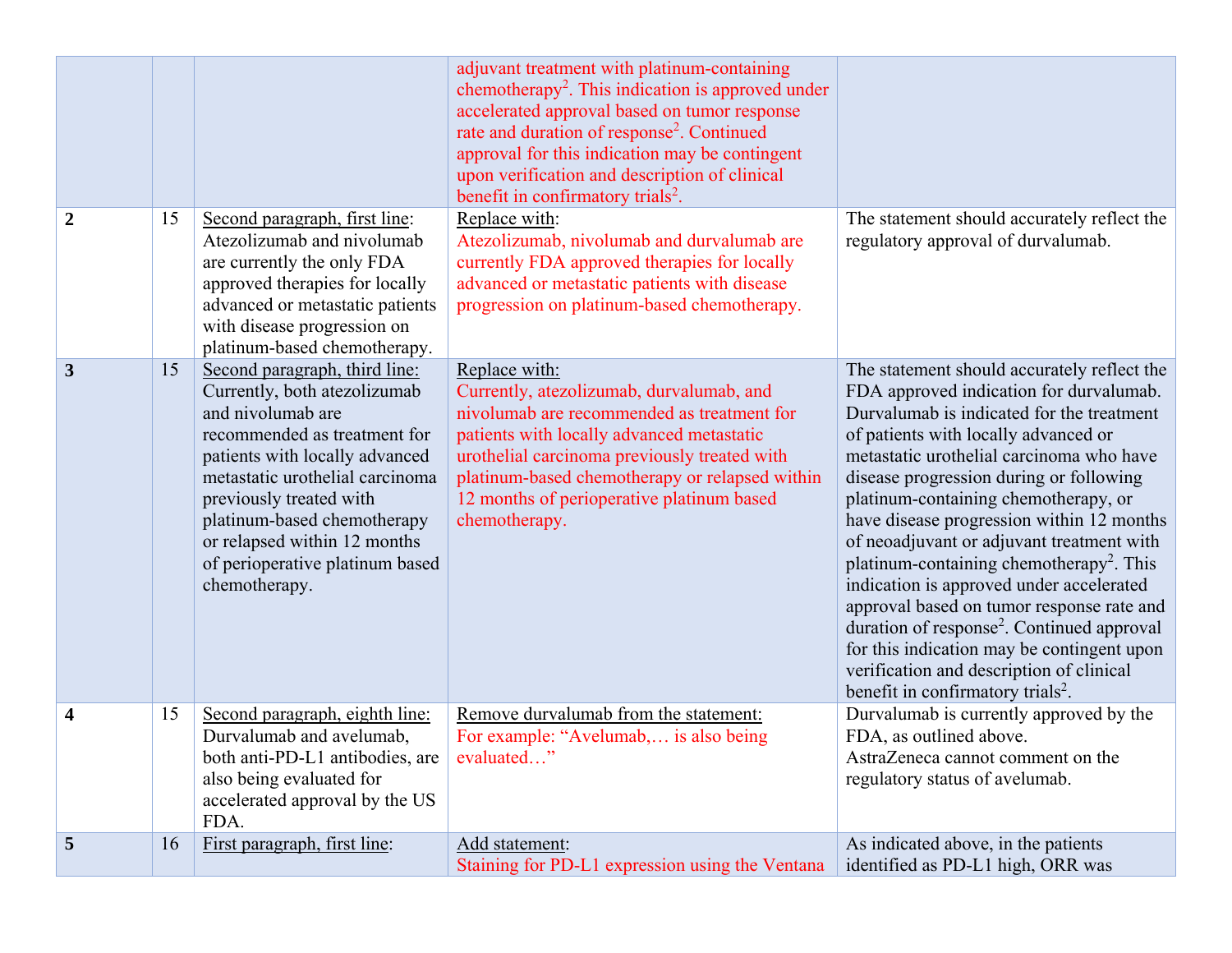|                |    | PD-L1 staining using the<br>Ventana SP142 assay appears<br>to identify a patient population<br>more likely to respond to anti-<br>PD-L1 therapy with<br>atezolizumab in the<br>chemotherapy-refractory<br>setting.                                                                  | SP263 assay also appears to identify patients<br>more likely to respond to durvalumab <sup>2</sup> .                                                                                                                    | 26.3%, while in patients with PD-L1<br>low/negative status, ORR was $4.1\%^2$ .                                                                                                                                                                                                                                                                                                                                                                                                                                                          |
|----------------|----|-------------------------------------------------------------------------------------------------------------------------------------------------------------------------------------------------------------------------------------------------------------------------------------|-------------------------------------------------------------------------------------------------------------------------------------------------------------------------------------------------------------------------|------------------------------------------------------------------------------------------------------------------------------------------------------------------------------------------------------------------------------------------------------------------------------------------------------------------------------------------------------------------------------------------------------------------------------------------------------------------------------------------------------------------------------------------|
| 6              | 16 | First paragraph, third line:<br>However, durable responses<br>were observed in patients even<br>with low levels of PD-L1<br>expression $(IC0/1)$ , albeit at<br>lower frequencies.                                                                                                  | Add statement:<br>In the durvalumab clinical trial using Ventana<br>SP263, durable responses were also observed in<br>the PD-L1 low/negative group <sup>2</sup> .                                                       | As presented in the durvalumab<br>Prescribing Information, durable<br>responses were observed not only in the<br>overall and PD-L1 high populations<br>(duration of response was not reached for<br>both), but also in the PD-L1 low/negative<br>group (12.3 months); of five patients who<br>had complete response, one patient had<br>PD-L1 low/negative status <sup>2</sup> .                                                                                                                                                         |
| $\overline{7}$ | 16 | First paragraph, fifth line:<br>Other PD-L1 antibodies are<br>available, but none have been<br>validated with the currently<br>available FDA-approved<br>agents, atezolizumab and<br>nivolumab.                                                                                     | Add statement:<br>Ventana PD-L1 (SP263) assay has been clinically<br>validated for use with durvalumab.                                                                                                                 | PD-L1 high status, as determined by<br>Ventana PD-L1 (SP263) assay, is<br>associated with increased ORR in a single-<br>arm study of durvalumab <sup>4</sup> .<br>AstraZeneca cannot comment on<br>atezolizumab and nivolumab.                                                                                                                                                                                                                                                                                                           |
| 8              | 16 | Second paragraph, second line:<br>The FDA has approved a<br>complementary assay (Ventana<br>SP142) for evaluating PD-L1<br>expression when considering<br>treatment with atezolizumab in<br>urothelial carcinoma, and this<br>will lead to ongoing evaluation<br>of this parameter. | Add statement:<br>The FDA has also approved a complementary<br>diagnostic (Ventana PD-L1 SP263) to identify<br>PD-L1 expression levels in patients considering<br>treatment with durvalumab in urothelial<br>carcinoma. | Ventana PD-L1 (SP263) Assay is a<br>qualitative immunohistochemical assay<br>using rabbit monoclonal anti-PD-L1 clone<br>SP263 intended for use in the assessment<br>of the PD-L1 protein in formalin-fixed,<br>paraffin-embedded (FFPE) urothelial<br>carcinoma tissue stained with OptiView<br>DAB IHC Detection Kit on a Ventana<br>BenchMark ULTRA instrument <sup>4</sup> . PD-L1<br>high status, as determined by Ventana PD-<br>L1 (SP263) assay, is associated with<br>increased ORR in a single-arm study of<br>$durvalumab4$ . |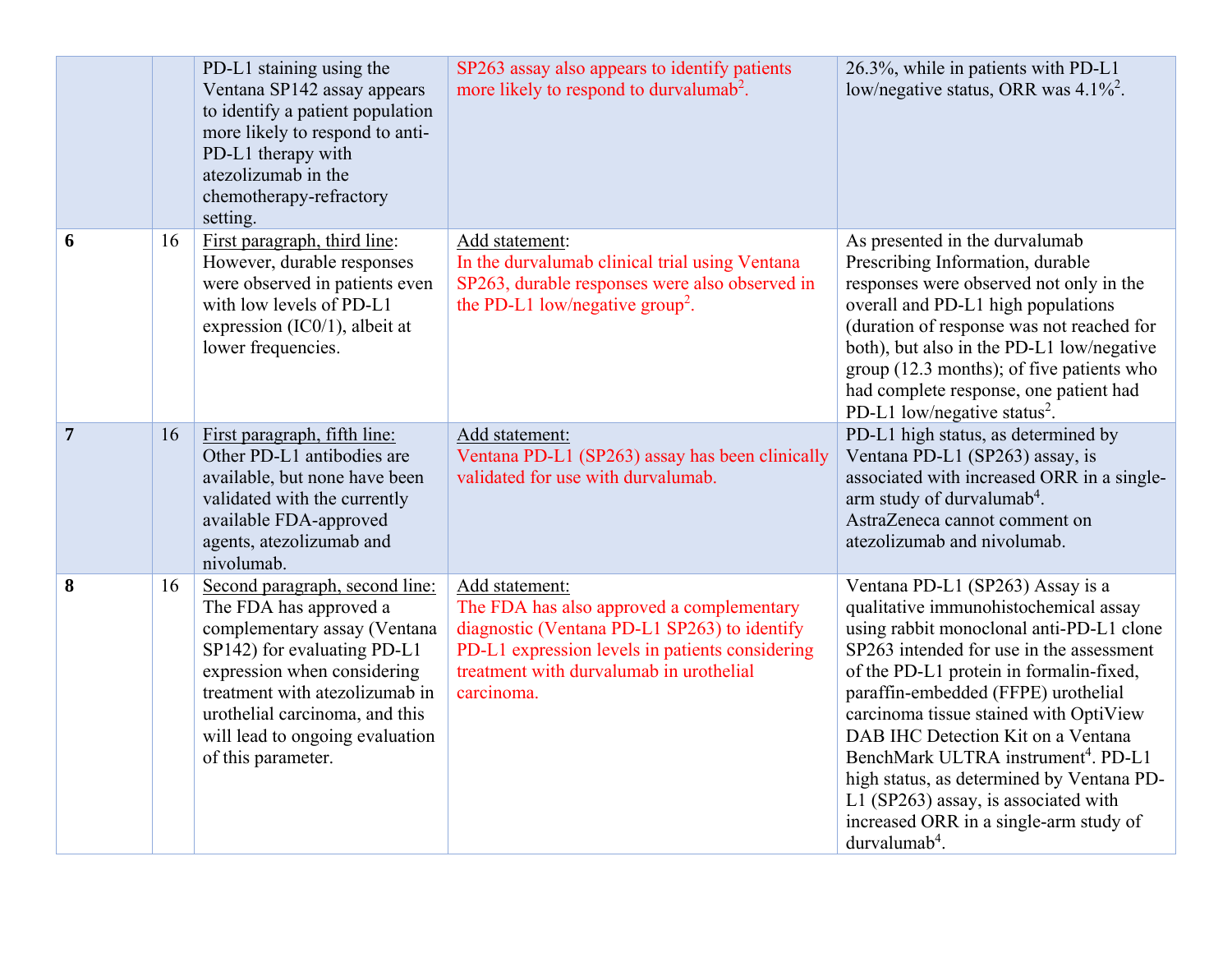| $\boldsymbol{9}$ | 17           | Bullet 4:<br>Selection of patients for<br>clinical trials of systemic<br>immune therapies based on<br>tissue expression of a single<br>immune biomarker with<br>measurement via<br>immunohistochemistry is<br>currently not justified. | Replace with:<br>Selection of patients for clinical trials of systemic<br>immune therapies based on tissue expression of a<br>single immune biomarker with measurement via<br>immunohistochemistry is currently not justified<br>in the post-platinum population. However, it<br>remains an important area of research to<br>investigate chemotherapy-sparing regimens in the<br>first line setting. | Based on the current paucity of data<br>regarding the utility of immune<br>biomarkers to select patients for clinical<br>trials in the first line setting, it is<br>AstraZeneca's position that the use of an<br>immune biomarker in future clinical trials<br>of first line approaches studying<br>chemotherapy-sparing regimens remains a<br>promising area of research. |
|------------------|--------------|----------------------------------------------------------------------------------------------------------------------------------------------------------------------------------------------------------------------------------------|------------------------------------------------------------------------------------------------------------------------------------------------------------------------------------------------------------------------------------------------------------------------------------------------------------------------------------------------------------------------------------------------------|----------------------------------------------------------------------------------------------------------------------------------------------------------------------------------------------------------------------------------------------------------------------------------------------------------------------------------------------------------------------------|
| 10               | 28           | <b>Refractory Patients box</b><br>$(orange)$ :<br>Atezolizumab/nivolumab                                                                                                                                                               | Add:<br>Durvalumab, so that it reads:<br>atezolizumab/durvalumab/nivolumab                                                                                                                                                                                                                                                                                                                           | Durvalumab is indicated for the treatment<br>of patients with locally advanced or<br>metastatic urothelial carcinoma who have<br>disease progression during or following<br>platinum-containing chemotherapy, or<br>have disease progression within 12 months<br>of neoadjuvant or adjuvant treatment with<br>platinum-containing chemotherapy <sup>2</sup> .              |
| 11               | 29           | Table 1, row 8, middle column:<br>Phase II vs. standard of care<br>chemotherapy                                                                                                                                                        | Replace with:<br>Phase III vs. standard of care chemotherapy <sup>5</sup>                                                                                                                                                                                                                                                                                                                            | The table should reflect the correct trial<br>phase (NCT02516241).                                                                                                                                                                                                                                                                                                         |
| 12               | 30           | Table 1, row 1                                                                                                                                                                                                                         | Delete                                                                                                                                                                                                                                                                                                                                                                                               | This information is redundant with above<br>(same NCT number).                                                                                                                                                                                                                                                                                                             |
| 13               | $29 -$<br>30 | Table 1                                                                                                                                                                                                                                | Suggest adding the following information:<br>Biomarker-directed multi-drug study,<br>NCT02546661; Phase 1b; muscle invasive<br>bladder cancer <sup>6</sup><br>Durvalumab in Combination with<br>Tremelimumab, NCT02261220; Phase 1;<br>advanced solid tumors including urothelial<br>carcinoma <sup>7</sup>                                                                                          | This change could be implemented to<br>provide more comprehensive information<br>regarding the durvalumab clinical trial<br>program in bladder cancer.                                                                                                                                                                                                                     |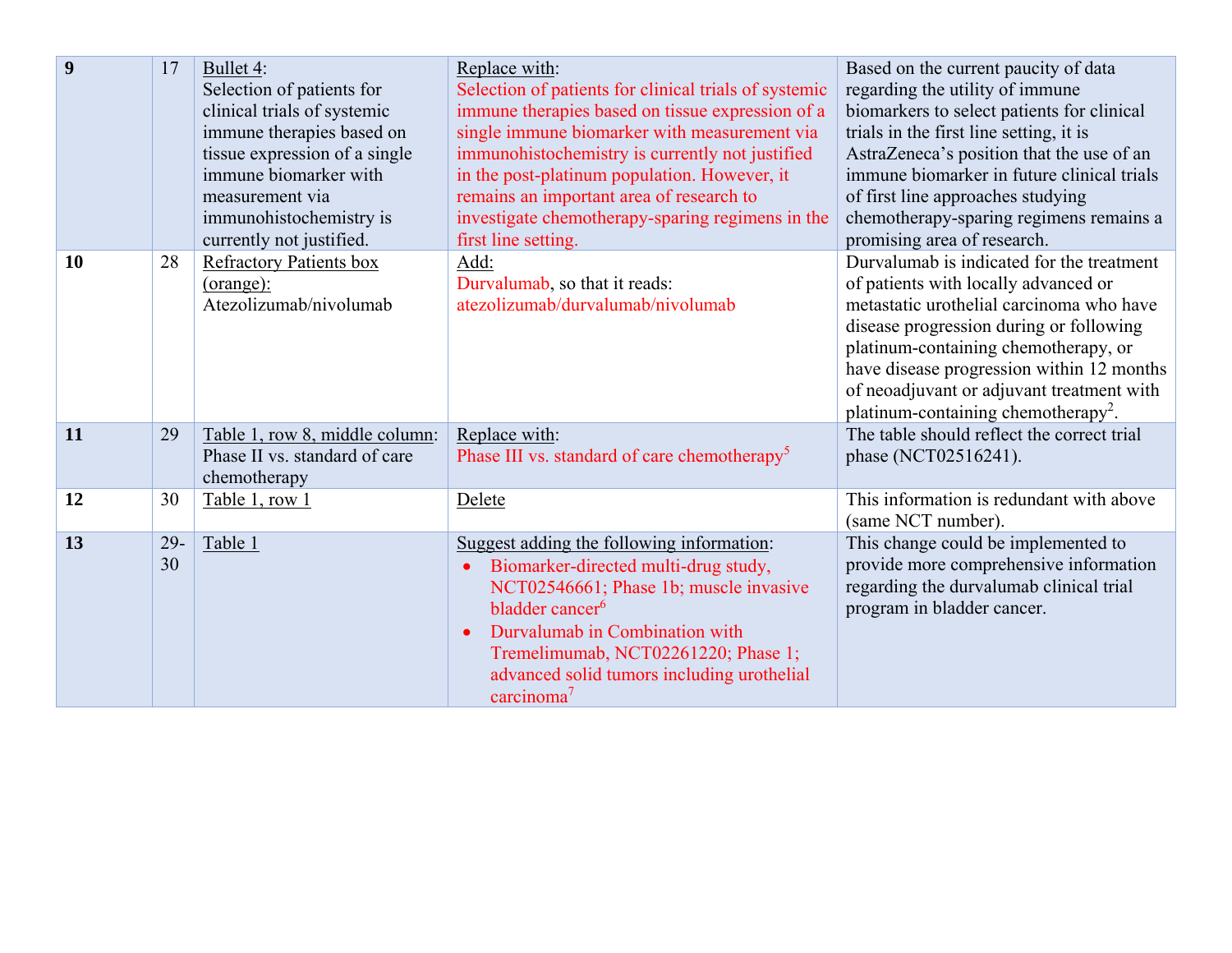## **References:**

- 1. Powles T, O'Donnell PH, Massard C, et al. Updated efficacy and tolerability of durvalumab in locally advanced or metastatic urothelial carcinoma [poster]. Presented at: American Society of Clinical Oncology – Genitourinary Cancers Symposium; February 16-18, 2017; Orlando, FL.
- 2. IMFINZI Prescribing Information.
- 3. In house data. AstraZeneca Pharmaceuticals LP. Second Interim Clinical Study Report CD-ON-MEDI4736-1108 (v1.0).
- 4. Ventana PD-L1 (SP263) Assay. Package Insert. Ventana Medical Systems, Inc. May 2017.
- 5. National Institutes of Health. Study of MEDI4736 with or without tremelimumab versus standard of care chemotherapy in bladder cancer. ClinicalTrials.gov web site. https://clinicaltrials.gov/ct2/show/NCT02516241. Accessed May 16, 2017.
- 6. National Institutes of Health. Open-Label, Randomised, Multi-Drug, Biomarker-Directed, Phase 1b Study in Pts w/ Muscle Invasive Bladder Cancer (BISCAY). ClinicalTrials.gov website. https://clinicaltrials.gov/ct2/show/NCT02546661. Accessed May 16, 2017.
- 7. National Institutes of Health. Study of MEDI4736 in Combination With Tremelimumab in Subjects With Advanced Solid Tumors. ClinicalTrials.gov website. https://clinicaltrials.gov/ct2/results?term=NCT02261220. Accessed May 16, 2017.